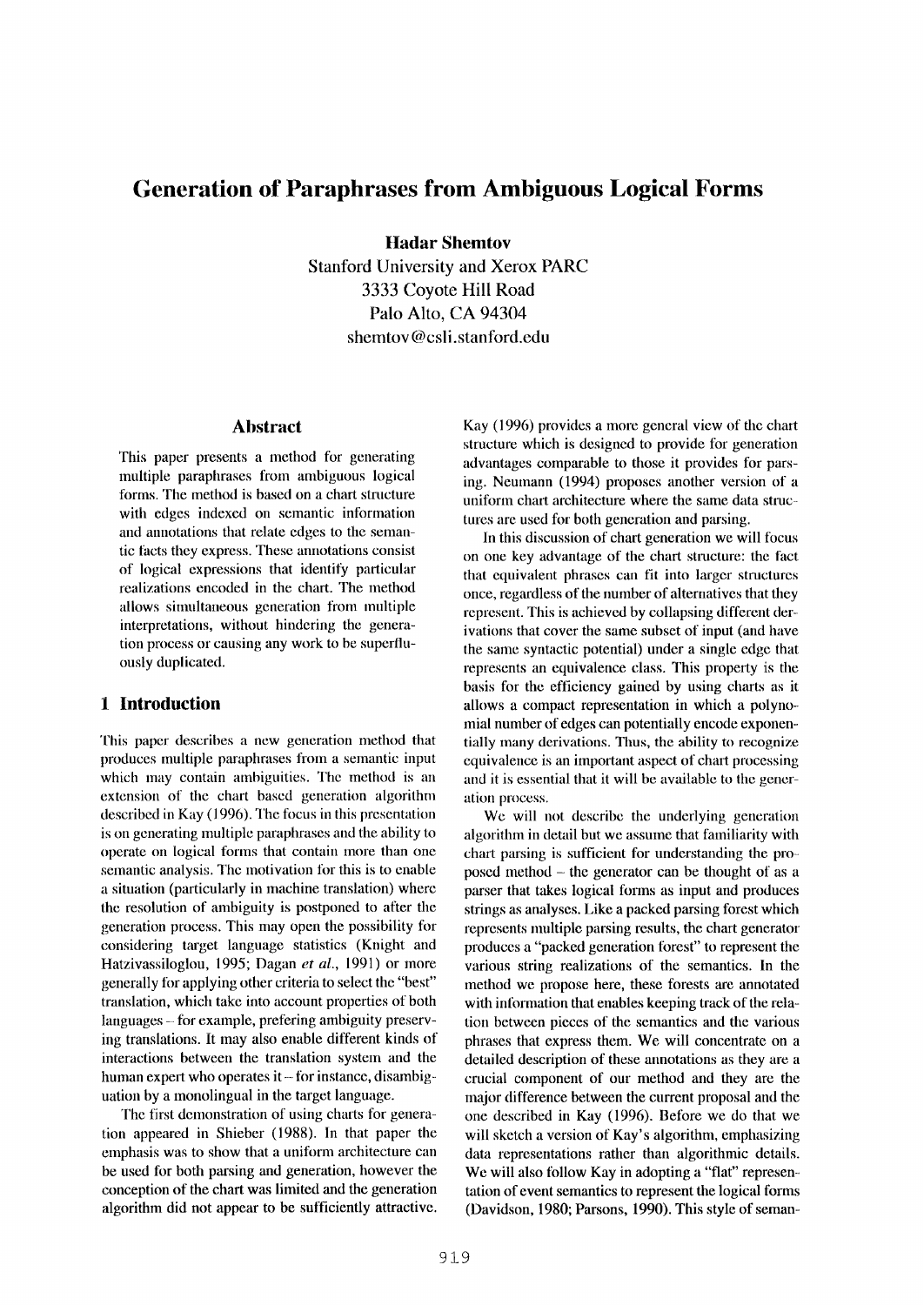tics fits the operation of the generation algorithm very well and it is attractive to translation since it allows for flexibility and simplicity with regard to syntactic realization and treatment of structural mismatches between syntax and semantics. The flat structure is also convenient for encoding unresolved ambiguities (Copestake *et al.,* 1996).

# **2 Kay's Chart Generation Algorithm**

In his algorithm, Kay proposes to use two devices to establish which phrases interact and when phrases can be folded together under a disjunctive edge. One device involves indexing edges on semantic variables and another keeps track of which part of the semantics each derivation expresses. In the semantic representation used in the algorithm, each fact is a predicate specifying a relation between events and entities. The events and entities are represented as variables that appear in the predicates and connect the various facts together. For example, the logical form

 $[chase(e,d,c), dogs(d), young(d), cats(c), young(c)]$ 

denotes a chasing event (e) in which young dogs (d) chase young cats (c). Given this semantics as its input, the generator creates nominal edges with indices d and c as a realization of  $[dogs(d), young(d)]$  and [cats(c), young(c)], respectively, and verbal edges with index e as a realization of [chase(e,d,c)]. The packed generation forest encoding the four different realizations of the semantics (obtained by freely choosing between two ways of expressing each of the arguments: "young dogs"/"puppies" and "young cats"/"kittens") is given in figure  $1<sup>1</sup>$ 

Concentrating on the first argument, the constituents which render facts about the "dog" (nodes 1 to 6) are indexed on variable d; nodes 3 and 5 are folded together under node 6 as they are syntactically and semantically equivalent. The semantic equivalence is established on the basis of the indexing variable and the coverage of facts from the logical form.

In parsing, identifying the coverage of the input is straightforward since phrases consist of consecutive items and combine at common end-points; the coverage of each edge is uniquely defined by its string posi-



tions. In generation this is not available since the semantics is unordered and the formation of subsets is relatively free- different lexical entries may cover different parts of the input and different syntactic realizations may choose to pack different facts together. Another source of complication comes from the fact that the generation chart encodes multiple paraphrases and we need to guarantee that a piece of semantics will not be expressed more than once.

The mechanism used for keeping track of the semantic coverage of each edge consists of a bit array that represents the set of semantic facts. Each slot in the array corresponds to one fact and indicates whether the fact is expressed by that edge. When edges combine to form a larger constituent, their arrays union together and checked to verify that no fact is duplicated.

The new generation method we propose in this paper is different from Kay's mainly in the criteria for indexing phrases and the mechanism used for determining the semantic coverage. The next sections describe these differences and demonstrate how they can be deployed to enable generation from undisambiguated semantics.

# **3 Generation with Annotated Charts**

We propose a coarser notion of equivalence in order to let more phrases to be folded together. We still use the semantic variables as indices but we do not let the bit arrays be part of the identification of edges. We compensate for this by using a more powerful (and admittedly more complicated) mechanism to relate each constituent to the subset of the semantics it realizes.

<sup>&</sup>lt;sup>1</sup>Note that the traditional representation of charts (as transition diagrams) is not suitable for generation charts, essentially because of the absence of fixed positions. In order to simplify the exposition, we choose to represent the packed generation forest as an AND-0R tree (in which OR-nodes represent equivalent alternations and AND-nodes represent combination of daughters into larger constituents; OR-nodes are distinguished by the little arcs between their branches). Note that a forest representing multiple paraphrases can be reentrant, as later examples will demonstrate.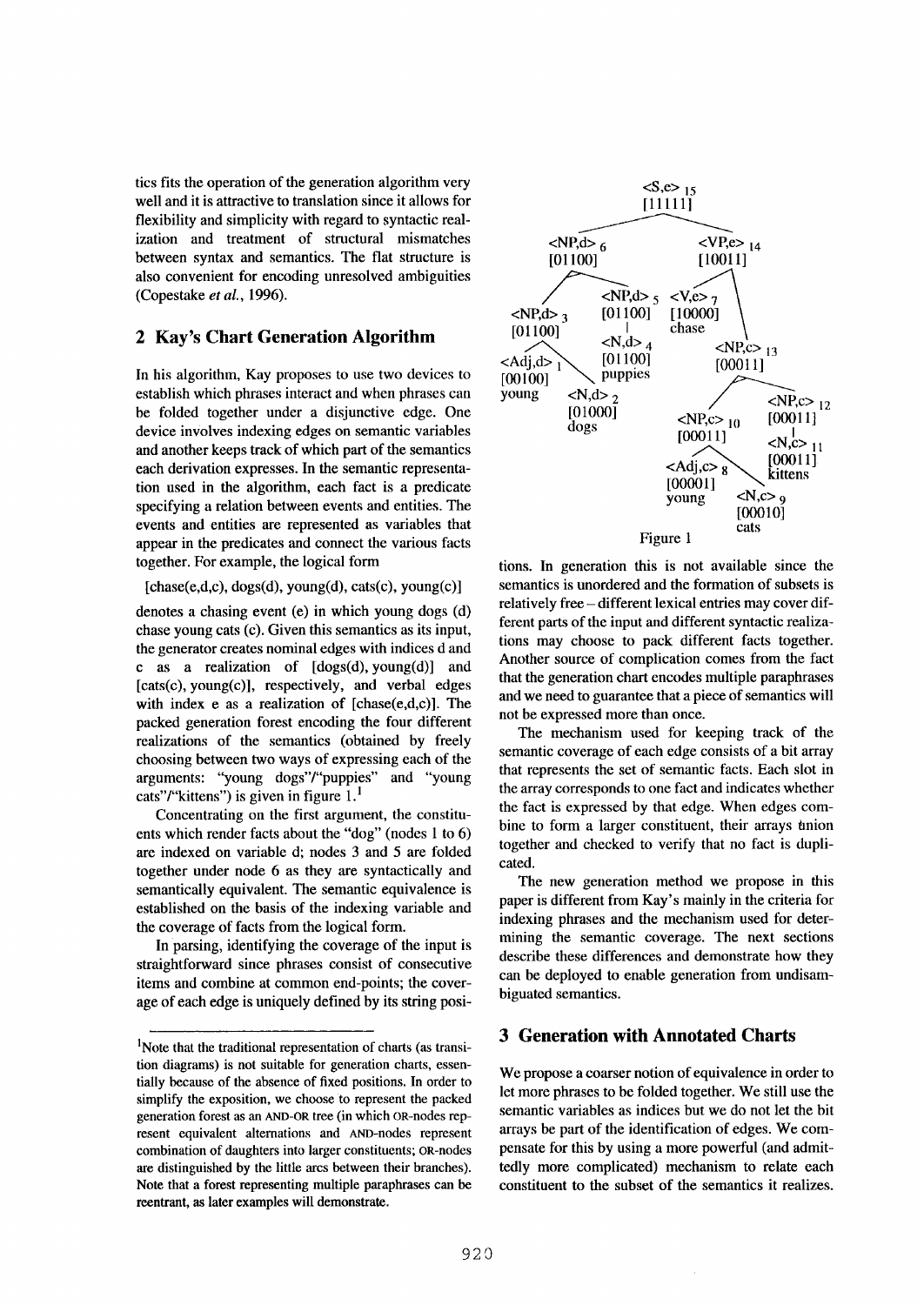The mechanism consists of an array of boolean conditions, each corresponding to one semantics fact. A condition identifies a certain partial path in the packed generation forest; when this path is selected, the corresponding semantic fact is expressed.

In the simple cases, when a constituent expresses the same semantic facts in all of its realizations, the condition can indeed be thought of as binary: if a slot contains 1 the corresponding fact is expressed by the edge and conversely if it is 0. In more complicated cases, when an edge has different realizations that cover different parts of the semantics, the indications in the arrays are given as boolean expressions composed of propositional variables. Each disjunctive edge in the chart is annotated with a set of such variables, each of which mutually exclusively defines a particular alternative derivation of that edge. These propositional variables compose into larger boolean expressions that define derivations of larger structures. For a general explanation of the method for using boolean expressions to handle disjunctions, see Maxwell and Kaplan (1989).

The next example shows a chart with semantic arrays and exemplifies how the conditions appearing in their slots control realizations of the input. Consider the following logical form:

#### $[dog(d), plural(d), big(d), bark(e,d), loud(e)]$

and the chart (forest) that would be constructed from it by the generation algorithm:



In this drawing, the branches of the OR-nodes are labeled with propositional variables and below each edge is the array that indicates its coverage. For instance, node 2, which expresses "dogs," covers the first 2 facts, hence its array is [11000]; node 5 which expresses "bark" contributes the 4th fact [bark(e,d)] and accordingly, its array is [00010]. Nodes 4 and 11 are disjunctive with choices represented by the proposition variables  $p_{1,2}$  and  $q_{1,2}$  respectively. The NP of edge 4 can be realized as "dogs" if  $p_2$  is chosen or as "big dogs," if  $p_1$  is chosen. This is reflected in the third slot of the array. It indicates that the third semantic fact is expressible in condition  $p_1$ . Likewise, the top-most S (node 11) is disjunctive since there are two ways to form a sentence: either using the VP of node 6 or the one of node 8, which also expresses the fifth fact about the barking event being loud. This explains the reason that expression of the fact  $[$ loud $(e)]$  is conditioned on the choice  $q_2$  (the 5th slot of the array in node 11). The two conditions taken together mean that a complete expression of the semantic input is conditioned on both  $p_1$  and  $q_2$  being the choices in the relevant disjunctions.

This example begins to show how the various components of the representation control the generation process. Before we continue with examples of more complex boolean conditions, we explain how the boolean arrays are constructed and what exactly is their logical interpretation.

#### 3.1 Construction of the Boolean Arrays

In addition to the syntactic composition, the boolean arrays of the daughter constituents union to form the semantic array of the resulting mother constituent. Usually one daughter will have an array like  $[... \alpha_i 0...]$ , the other  $[...0\beta_{j}...]$  and their combination will yield  $[... \alpha_i \beta_i...]$ . However, if both daughters express a particular semantic item the boolean expressions of the corresponding slots need to be disjoined (from the point of view of the mother they are alternative renditions). However, to avoid expressing the same facts more than once, a further constraint is required to guarantee that only one of the disjuncts eventually get chosen. This constraint is the negation of the conjunction of the two conditions. So, if we combine  $[... \alpha_i 0...]$  with [... $\beta_i \gamma_i$ ...] the result is [... $(\alpha_i | \beta_i) \gamma_i$ ...] and the negative condition  $\sim (\alpha_i \& \beta_i)$  is added as a filter to the mother node. Whenever this node is traversed, the constraint needs to be honored. Note that the negative constraints are not composed into the boolean expressions. For a more elaborate explanation of this device, see Shemtov (1996).

The meaning of combined conditions is the following. A disjunction indicates that there are multiple but mutually exclusive ways of expressing a certain semantic fact. In the array  $[...(\alpha_i|\beta_i)...]$  the fact corresponding to the given slot can be rendered either by choosing the *i*th branch of the  $\alpha$  disjunction or the *j*th branch of the  $\beta$  disjunction. A conjunction defines a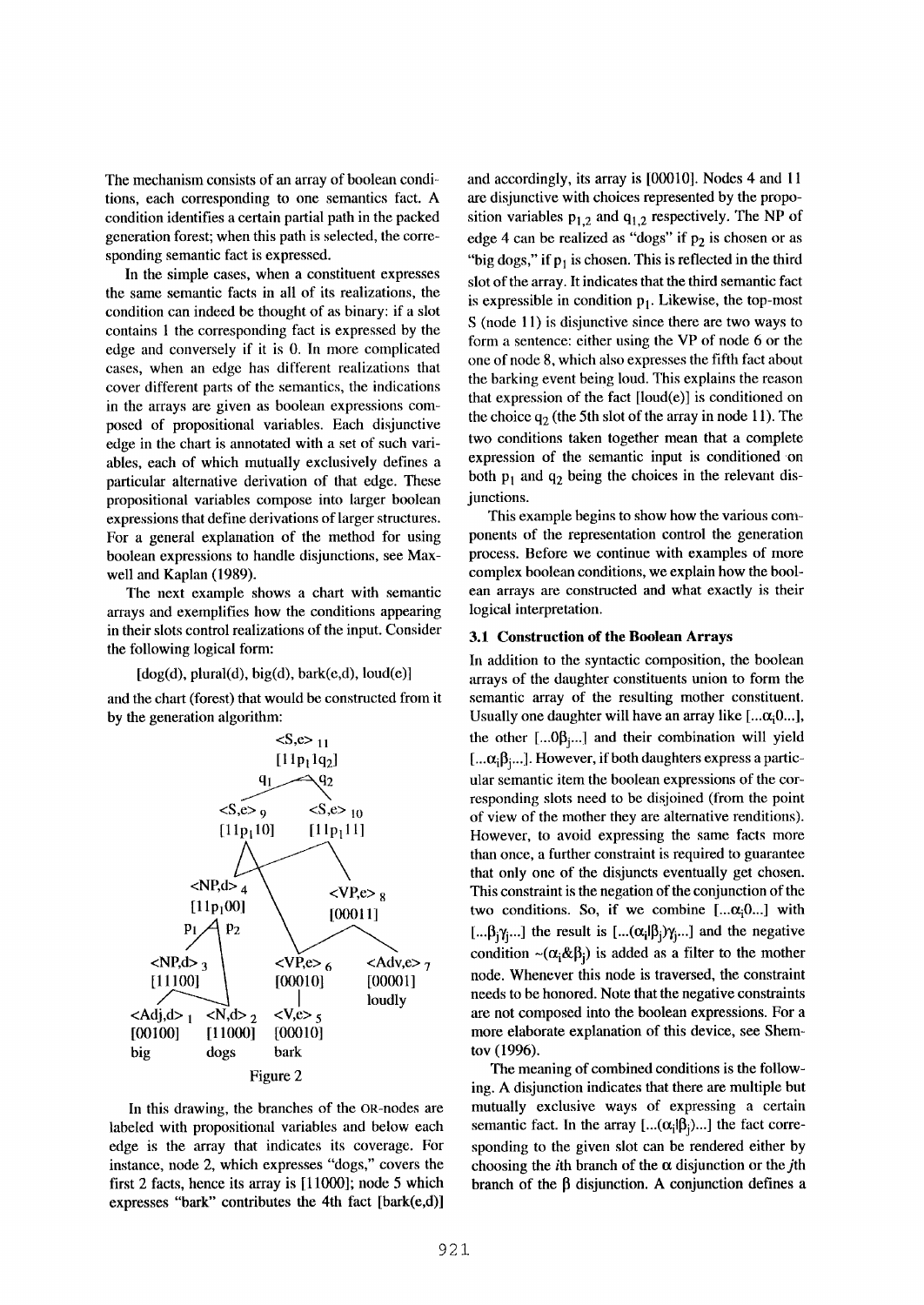part of a certain path in the forest. It means that at two (or more) different nodes, only certain combinations of branches can be selected. In the array  $[\dots(\alpha_i \& \beta_j) \dots]$ we get a situation where in one OR-node (the  $\alpha$  disjunction) we need to select the ith branch and in another (the  $\beta$  disjunction) we need to choose the *i*th branch.

Another issue that is solved through the logical interpretation of the conditions is determining that the whole input is consumed. In parsing this is straightforward: there has to be a top-node from string position  $\theta$ to string position  $n$ . In the generation scheme developed here, this is much more complicated. Facts can be expressed only under certain conditions and it needs to be verified that the conditions are honored in a mutually consistent way. To determine whether all the semantic facts are expressed, the boolean conditions from all the slots in the array of the top node are conjoined and the result is checked for satisfiability. If the result is not satisfiable (no consistent assignment of truth values) or if it is not consistent with the negative constraints, then there is no path in the derivation graph that corresponds to an expression of all the facts. Admittedly, computing a satisfiable assignment to the various propositional variables can be hard (exponential complexity in the general case), however certain computational properties which are likely to exist (independence between sets of variables) will tend to make the computation much more efficient.

#### **3.2 Paraphrases**

Just as a parsing chart excels in compact representation of multiple interpretation of a single string, the generation chart is designed to represent multiple (string) realizations of the semantic interpretation and compute them at a minimal cost. As the following example demonstrates, the explicit encoding of conditions in which each fact is expressed provides a powerful way of controlling the realizations of the various paraphrases. It also provides a way for verifying that they do not overlap and express certain facts superfluously. Let us assume that the verbs "enter" and "rush" both decompose as movement verbs. The former would be represented as [move(e,agent), into(e,loc)] and the latter as [move(e,agent), quick(e)]. Also let us assume that the meaning of a PP headed by "into" is  $[into(e,loc)]$  and that  $[quick(e)]$  is also the semantics of the adverb "quickly." With that, consider the following logical form

#### $[John(j), move(e,j), into(e,r), room(r), quick(e)]$

and the packed generation forest representing its various derivations (figure 3). The interesting action is in the fifth slot.  $[quick(e)]$  can be expressed by satisfying the condition  $q_1 \& p_1 \& r_2$  which means choosing the left



branches in nodes 16 and 11 and the right branch at node 3. This path corresponds to the sentence "John rushed into the room." Another expression can be obtained by choosing  $q_2$  at node 16; this leads to node 13 on whose right branch the adverb "quickly" expresses [quick(e)]. Now, this situation is interesting because this fact is already contained in one of the branches of node 11, as we have already seen. To avoid expressing it twice, a further negative constraint is placed on node 13 which requires  $p_1 \& r_2$  to be false. The constraint excludes the path that leads to a selection of the verb "rush" but it allows a choice of  $p_2$ , which means that "enter" can be used to yield "John entered the room quickly." It also allows a choice of the verb "move" since  $p_1 \&r_1$  represents a valid path. This way the sentence "John moved into the room quickly" is realized.

This example demonstrates how multiple paraphrases are constructed out of a variety of lexical entries and syntactic constructions and how a record is kept relating the different phrases to the subsets of the semantic facts that they express, it shows that the generation method is sensitive to the particular lexicalization patterns that languages use to encode divergent parts of the semantics.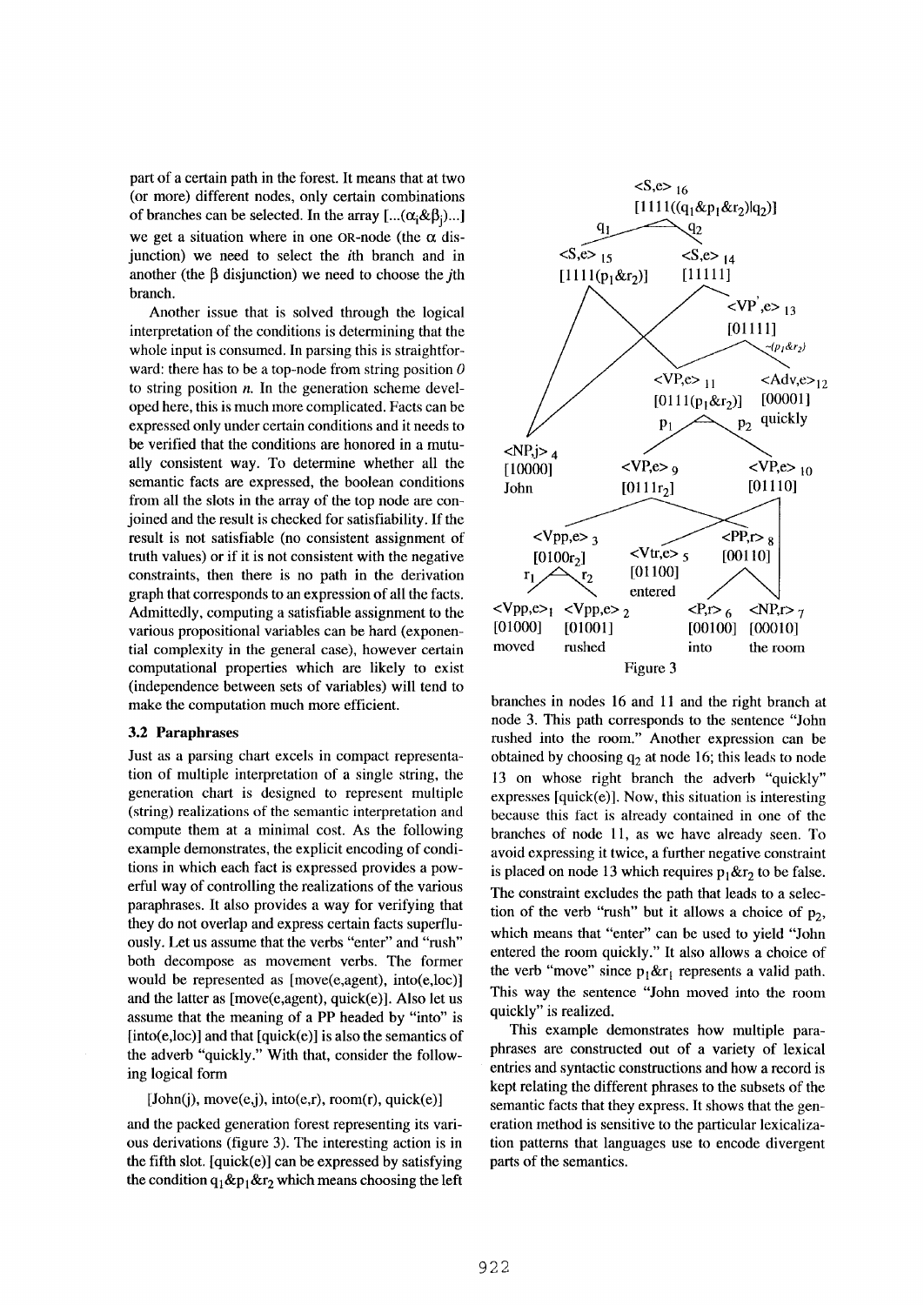#### **4 Generation from Ambiguous Semantics**

The logical encoding of the boolean conditions may seem complex and indeed simpler solutions have been proposed to encode the semantic coverage (in Kay's algorithm for instance). However, the aim of the generation method we advocate here goes beyond rendition of fully specified semantics.

One translation situation that the annotated chart approach can address very simply has to do with optional and defeasible specifications. In many situations there may be certain specifications in the input (discourse consideration, indication of preferences, etc.) that may not be crucial to the adequacy of the resulting expressions. For instance, in translation one might prefer to maintain the source language subject as the target language subject but be willing to accept a translation which violates this if generation would otherwise fail. This can happen when the source expression is passive but the corresponding target language verb does not passivize. Similarly, certain psychological verbs come in pairs ("fear/frighten", "like/ please" etc.) but not in all languages, therefore a specification to express a particular argument as the discourse topic might lead to a failure. For example, translating "John likes it" into Spanish most naturally comes out as "it pleases John." The idea is that in such cases the generator will attempt to find an expression that conveys (or honors) all the specifications, but if such an expression is not admitted by the grammar it would still produce a grammatical result covering the crucial parts of the input.

A more interesting problem that a chart with boor can conditions can address is how to use ambiguous semantics as an input to the generation process. Given that exhaustive disambiguation is not always possible, the idea is that the choice among the source language analyses will be delayed and the whole set of semantic interpretations will comprise the input to the generation process. The motivation is to gain more information from the target language in order to improve the quality of the choice. The crucial advantage that the proposed generation method provides is that it enables considering all of the semantic interpretations *"at*  once," avoiding the massive duplicated effort that would result from enumerating the logical forms and considering each one of them individually.

The next two simplified examples demonstrate how logical forms which contain disjunctions can be processed by the generator and how the rich logical annotations relate the various paraphrases to the alternations in the semantics. The first example demonstrates a disjunction resulting from a structural ambiguity. The expression "hydraulic oil filter" lends itself to two different bracketings, corresponding to

"filter for hydraulic oil" and "hydraulic filter for oil." These two interpretations are given in the following disjunctive logical form:

 $[filter(f), oil(o), \{hydraulic(o) | hydrodraulic(f)\}]$ 

Figure 4 shows the packed generation forest that encodes the two (incidentally identical) strings that express this piece of semantics.



The generation from a disjunctive input proceeds just as before, as if the disjunction is ignored and all the semantic facts are given equal status. Then, when the results of the generation are to be enumerated, the logical structure of the input reappears and affects the interpretation of the boolean array. In this example, we know that either the third fact or the fourth fact (but not both) can be expressed. Accordingly, we allow either the third or the fourth boolean condition to be satisfied. If we choose to satisfy the former, we let  $p_1$  be true and  $q_1$  be false. This forces a traversal of nodes 9 and 3 which amounts to generating from [filter(f), oil(o), hydraulic( $o$ ). If on the other we choose to express the other interpretation, we reverse the conditions. This requires a selection of the left branch in node 10  $(q_1)$ which means that [hydraulic(f)] gets expressed in node 7. At node 4 we refrain from expressing [hydranlic(o)] since we set  $p_1$  (the condition in the third slot) to false. This way we reconstruct the logical structure of the disjunctive logical form and select one interpretation at a time from the set of possible paraphrases.

The next example shows how an NP is generated from a specification that results from a lexical ambiguity. Let us consider the following logical form that could be produced from analyzing "little dog" in a lan